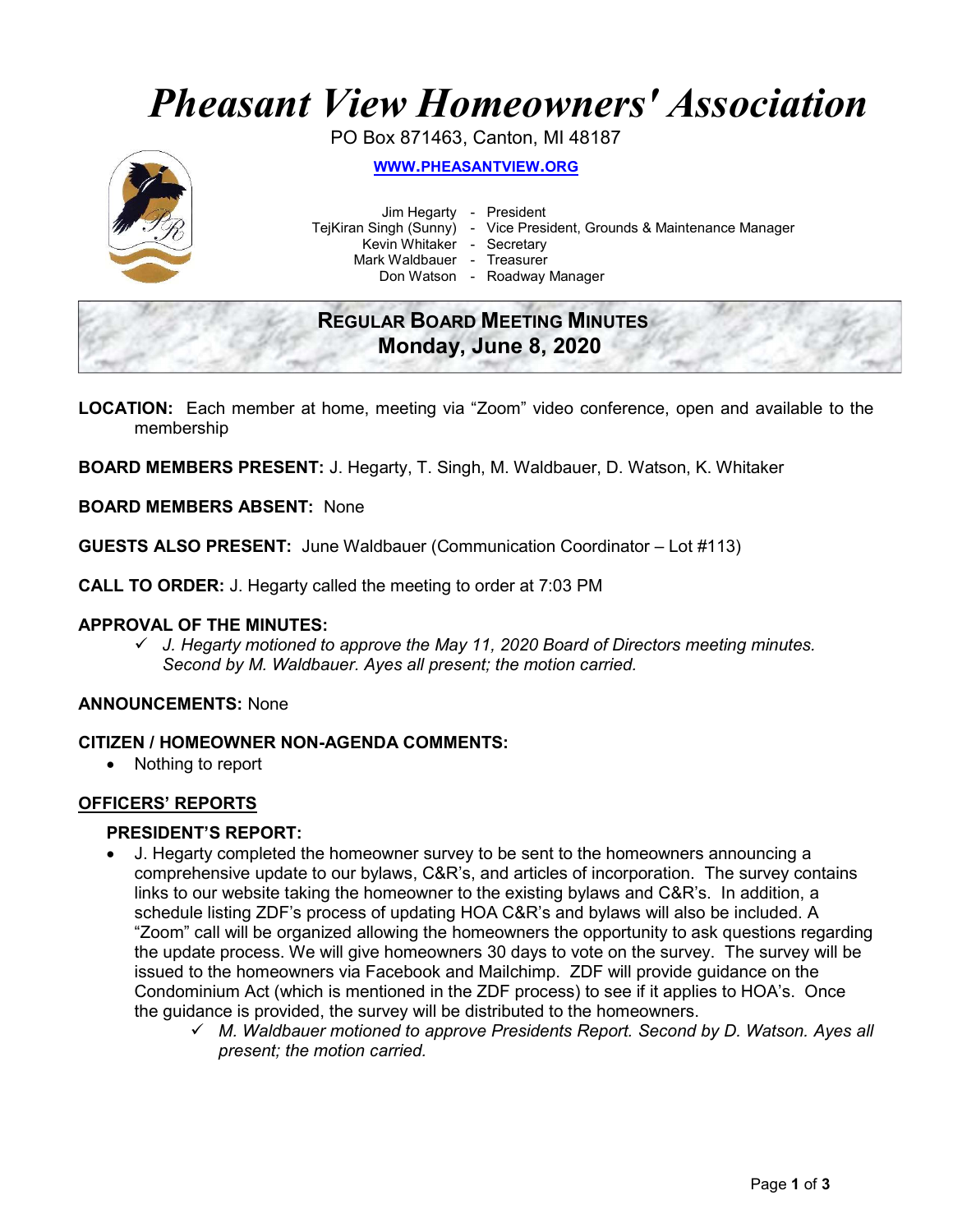# VICE PRESIDENT'S REPORT:

- Second letters were sent to homeowners who continued to violate the C&R related to garbage cans visible from the street. A few responses were received with the majority of the responses questioning why a second letter was received after the issue had been addressed. A follow up apology will be sent thanking the disgruntled homeowners for their compliance. Eighteen homeowners still have not taken action and will receive a third (Final) letter threatening fines. Homeowners will be fined \$50/month until action is taken and communicated to the Board. Letters will also be sent to homeowners that have dead curb trees.
- Subdivision Street Lights No update due to the Canton Township offices being closed due to COVID-19.
	- $\checkmark$  J. Hegarty motioned to approve Vice Presidents Report. Second by M. Waldbauer. Ayes all present; the motion carried.

# SECRETARY'S REPORT:

• No report.

## TREASURER'S REPORT:

- All but 1 homeowner (Carrington Mortgage Services, Lot #25) has paid their 2020 annual assessment. ADAC will be contacted to initiate the collection process. The property is currently vacant and the landscaping is not being maintained.
- A new annual subscription of QuickBooks was needed and was purchased for \$158.
	- $\checkmark$  J. Hegarty motioned to approve the Treasurer's Report. Second by T. Singh. Ayes all board members present; the motion carried.

#### DIRECTOR and COMMITTEE REPORTS

## ROADWAY MANAGER'S REPORT:

- D. Watson discussed with Oakley that sprinkler repairs need to quoted and approved by the Board before work is performed. A non-functioning sprinkler controller for one of the cul-desacs needs to be procured. Oakley will be out in the near future to weed the entrances.
	- $\checkmark$  M. Waldbauer motioned to approve the purchase of the sprinkler controller. Second by J. Hegarty. Ayes all board members present; the motion carried.
- PRRMA has stated that no budget exists for sidewalk repair. D. Watson has identified the sidewalk sections that are the worst and require an emergency repair this year. At the end of this year, Canton Engineers will walk all three subs and identify sidewalk areas needing repair. D. Watson will be requesting a copy of the Nagle quote to see what has been quoted historically for sidewalks.
- Mailboxes by Bob completed their annual waxing of the standard mailboxes.
- D. Watson to pursue quotes for the removal of the three dead trees in the Beck berm.
- The sprinkler system has been energized by Oakley for the season. Currently only the sections by the two entry monuments are turned on to water the newly planted flowers.
- Sprinkler zone #7 is not working and has not worked for several years. Quotes will be accumulated to evaluate the cost to repair.

#### ARCHITECTURAL REVIEW COMMITTEE (ARC):

 The Topelian's (Lot 59, 2125 Stonebridge Way) requested approval to repair cedar shakes and rotten wood on the front of their home. The request was approved.

#### SUBDIVISION COMMUNICATION COORDINATOR'S REPORT:

 We are experiencing significant delays in receiving forwarded emails sent to Board@pheasantview.org. J. Waldbauer will continue to search for alternatives/solutions.